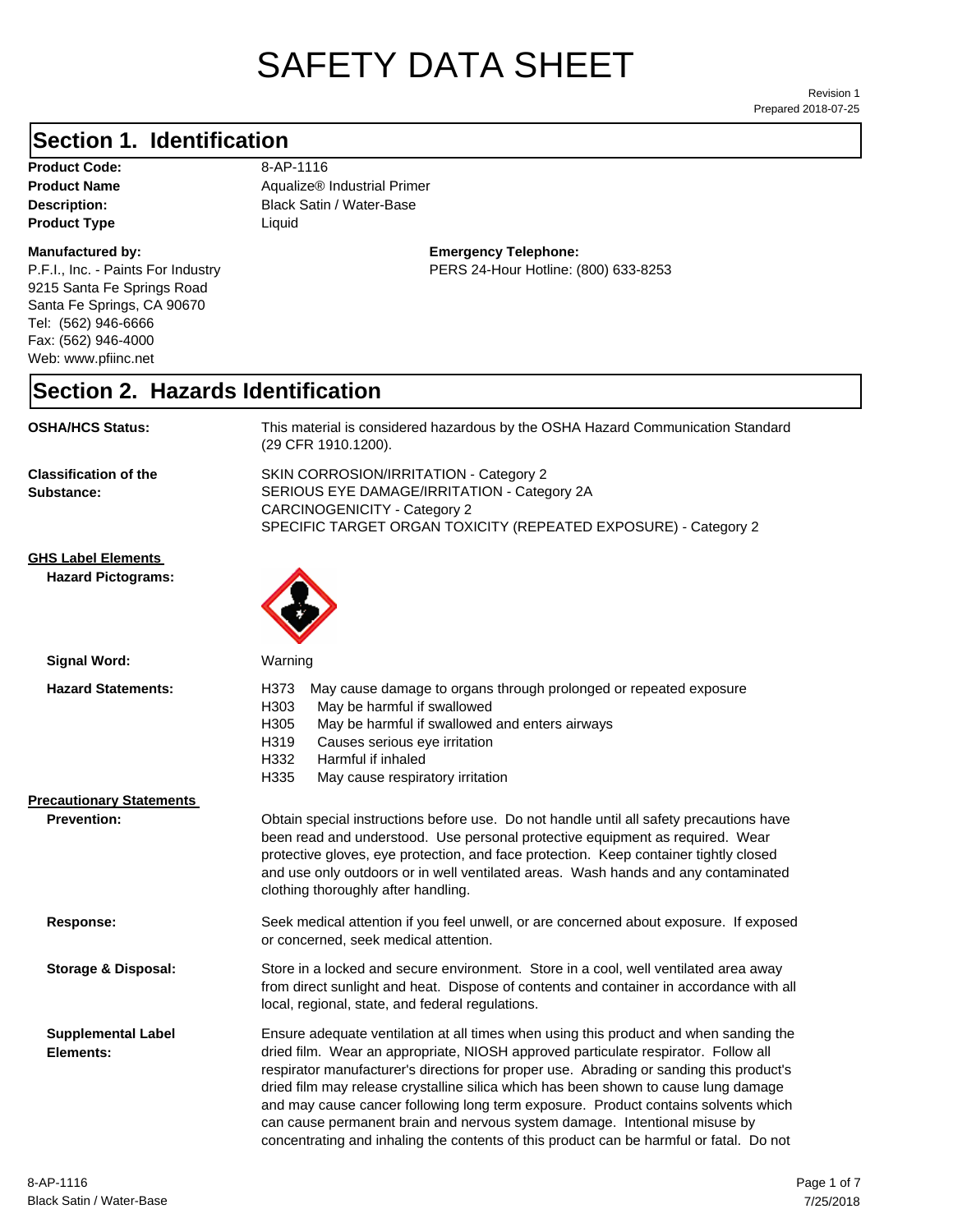transfer contents to another container. PROPOSITION 65 WARNING: this product contains chemicals known to the State of California to cause cancer and birth defects or other reproductive harm. FOR INDUSTRIAL USE ONLY. None known.

**Hazards not otherwise classified:**

# **Section 3. Composition/Information on Ingredients**

| Chemical Name / CAS No          |
|---------------------------------|
| Talc<br>14807-96-6              |
| 10 to 20%                       |
| Ethylene Glycol Monobutyl Ether |
| 111-76-2                        |
| 5 to 10%                        |
| Vapor Pressure: .11 kPa         |
| Carbon Black                    |
| 1333-86-4                       |
| 1 to 5%                         |
| Diethylene Glycol Monobutyl     |
| Ether                           |
| 112-34-5                        |
| 1 to 5%                         |
| Vapor Pressure: 0 kPa           |

## **Section 4. First Aid Measures**

#### **Description of First Aid Measures**

| <b>Eye Contact:</b>                   | Immediately flush eyes with copious amounts of water. Remove any contact lenses.<br>Rinse for at least 10 minutes. Get medical attention, Chemical burns must be treated<br>promptly by a physician.                                                                                                                                                                                                                                                                                                                                                                                                                                                                                                                                            |
|---------------------------------------|-------------------------------------------------------------------------------------------------------------------------------------------------------------------------------------------------------------------------------------------------------------------------------------------------------------------------------------------------------------------------------------------------------------------------------------------------------------------------------------------------------------------------------------------------------------------------------------------------------------------------------------------------------------------------------------------------------------------------------------------------|
| Inhalation:                           | Remove victim to fresh air and maintain in a rest position comfortable for breathing. If<br>fumes are still present, all rescuers should wear appropriate respirators. If victim<br>exhibits irregular breathing, trained personnel should provide artificial respiration or<br>oxygen. Mouth-to-mouth resuscitation may be dangerous. If necessary, contact a<br>poison control center or physician immediately. If victim is unconscious, place in a<br>recovery position and seek medical help immediately. Maintain an open airway for the<br>victim.                                                                                                                                                                                       |
| <b>Skin Contact:</b>                  | Wash affected areas with soap and water. Remove contaminated clothing and shoes.<br>Continue to rinse the affected area for at least ten minutes. Get medical attention if<br>discomfort continues. Avoid further exposure in the event of any symptoms or<br>complaints.                                                                                                                                                                                                                                                                                                                                                                                                                                                                       |
| Ingestion:                            | If product is ingested, contact a poison control center or a physician immediately. Do<br>not induce vomitting. Rinse mouth with water and remove dentures, if any. Remove<br>victim to fresh air and keep at rest in a comfortable position to facilitate breathing. If<br>the victim is conscious and the product has been swallowed, provide small quantities of<br>water to drink. Cease if the victim feels sick, as vomitting may be dangerous. If<br>vomitting occurs, the head should be kept low so that vomit does not enter the lungs.<br>Never administer anything by mouth to an unconscious person. If unconscious, place<br>in a recovery position while medical attention is sought. Maintain an open airway for<br>the victim. |
| <b>Potential Acute Health Effects</b> |                                                                                                                                                                                                                                                                                                                                                                                                                                                                                                                                                                                                                                                                                                                                                 |
| <b>Eye Contact:</b>                   | Causes serious eye irritation.                                                                                                                                                                                                                                                                                                                                                                                                                                                                                                                                                                                                                                                                                                                  |
| Inhalation:                           | Can cause central nervous system depression. May cause drowsiness and dizziness<br>as well as respiratory irritation.                                                                                                                                                                                                                                                                                                                                                                                                                                                                                                                                                                                                                           |
| <b>Skin Contact:</b>                  | No known significant effects or critical hazards.                                                                                                                                                                                                                                                                                                                                                                                                                                                                                                                                                                                                                                                                                               |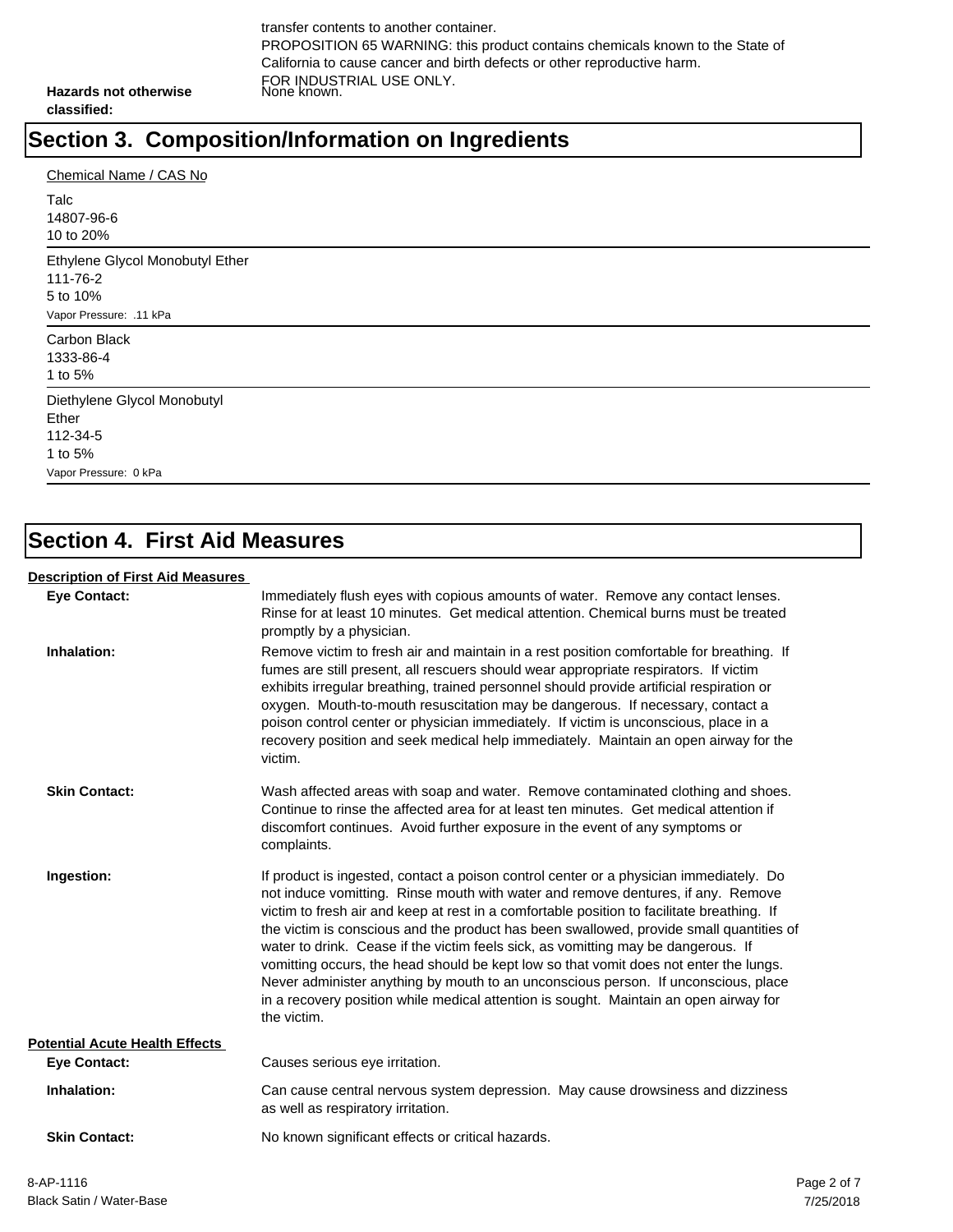**Ingestion:**

No known significant effects or critical hazards.

| <b>Over-Exposure Signs &amp; Symptoms</b><br><b>Eye Contact:</b>       | Adverse symptoms may include: pain or irritation, watering, redness.                                                                                                                                                                                                                                                                                         |  |
|------------------------------------------------------------------------|--------------------------------------------------------------------------------------------------------------------------------------------------------------------------------------------------------------------------------------------------------------------------------------------------------------------------------------------------------------|--|
| Inhalation:                                                            | Adverse symptoms may include: respiratory tract irritation, coughing, nausea or<br>vomiting, headache, drowsiness or fatigue, dizziness or vertigo, unconsciousness.                                                                                                                                                                                         |  |
| <b>Skin Contact:</b>                                                   | Adverse symptoms may include: irritation, redness.                                                                                                                                                                                                                                                                                                           |  |
| Ingestion:                                                             | Adverse symptoms may include: nausea, vomiting.                                                                                                                                                                                                                                                                                                              |  |
| Indication of immediate medical attention and special treatment needed |                                                                                                                                                                                                                                                                                                                                                              |  |
| <b>Notes to Physician:</b>                                             | Treat symptomatically. Contact poison treatment specialists if large quantities have<br>been ingested or inhaled.                                                                                                                                                                                                                                            |  |
| <b>Specific Treatments:</b>                                            | None specified.                                                                                                                                                                                                                                                                                                                                              |  |
| <b>Protection of First Aid</b><br><b>Providers:</b>                    | No action should be taken involving any personal risk or without proper training. If<br>fumes are still present, rescuers should wear appropriate respirators or a self<br>contained breathing apparatus. Mouth-to-mouth resuscitation may be dangerous for<br>the first aid provider. Wash all contaminated clothing with soap and water before<br>removal. |  |

## **Section 5. Fire Fighting Measures**

| <b>Extinguishing Media</b>                        |                                                                                                                                                                |
|---------------------------------------------------|----------------------------------------------------------------------------------------------------------------------------------------------------------------|
| Suitable Media:                                   | Use an extinguishing agent suitable for the surrounding fire.                                                                                                  |
| Unsuitable Media:                                 | None known.                                                                                                                                                    |
| <b>Specific Hazards:</b>                          | In a fire, or if heated, containers may burst due to increased pressure.                                                                                       |
| <b>Special Firefighting</b><br><b>Procedures:</b> | Firefighters should wear appropriate protective equipment and self-contained breathing<br>apparatus with a full face-piece operated in positive pressure mode. |

# **Section 6. Accidental Release Measures**

| <b>Environmental Precautions:</b>                               | Avoid dispersal of spilled material and runoff from contacting soil, waterways, drains,<br>and sewers. Inform the relevant authorities if the product has caused environmental<br>pollution.                                                                                                                                                                                                                                                                                                                     |
|-----------------------------------------------------------------|------------------------------------------------------------------------------------------------------------------------------------------------------------------------------------------------------------------------------------------------------------------------------------------------------------------------------------------------------------------------------------------------------------------------------------------------------------------------------------------------------------------|
| <b>Steps to be Taken if Material</b><br>is Released or Spilled: | Contain spilled liquid with sand or earth. Place material in a container and dispose of<br>according to local, regional, state, and federal regulations. Ventilate area and remove<br>product with absorbent.                                                                                                                                                                                                                                                                                                    |
| <b>Small Spills:</b>                                            | Stop leak if doing so can be done without risk. Remove containers from spill area.<br>Dilute with water and mop up if water-soluble. If not water-soluble, absorb with dry<br>material and place in appropriate waste container. Dispose of via a licensed waste<br>disposal contractor.                                                                                                                                                                                                                         |
| Large Spills:                                                   | Stop leak if doing so can be done without risk. Remove containers from spill area.<br>Prevent entry into sewers, waterways, basements, or confined areas. Wash spillages<br>into an effluent treatment plant or proceed as follows: contain and collect spillage with<br>absorbent materials and place in a container for disposal according to local regulations.<br>Dispose of via a licensed waste disposal contractor. See Section 1 for emergency<br>contact information and Section 13 for waste disposal. |

# **Section 7. Handling and Storage**

| Handling: | Wash thoroughly after handling. Eating, drinking, and smoking should be prohibited in<br>areas where this material is handled, stored, and processed. Wash hands and face<br>before eating or drinking. Remove contaminated clothing and launder before reuse.<br>Use only with adequate ventilation. Follow all SDS and label precautions even after<br>container is emptied, as it may retain product residues. Avoid breathing fumes, vapors,<br>or mist. Avoid contact with eyes, skin, and clothing. |
|-----------|-----------------------------------------------------------------------------------------------------------------------------------------------------------------------------------------------------------------------------------------------------------------------------------------------------------------------------------------------------------------------------------------------------------------------------------------------------------------------------------------------------------|
| Storage:  | Store in a dry, cool, well ventilated place. Keep container tightly closed while not in<br>use. Isolate from heat, electrical equipment, sparks, and open flame. Do not store                                                                                                                                                                                                                                                                                                                             |
| 0.001110  |                                                                                                                                                                                                                                                                                                                                                                                                                                                                                                           |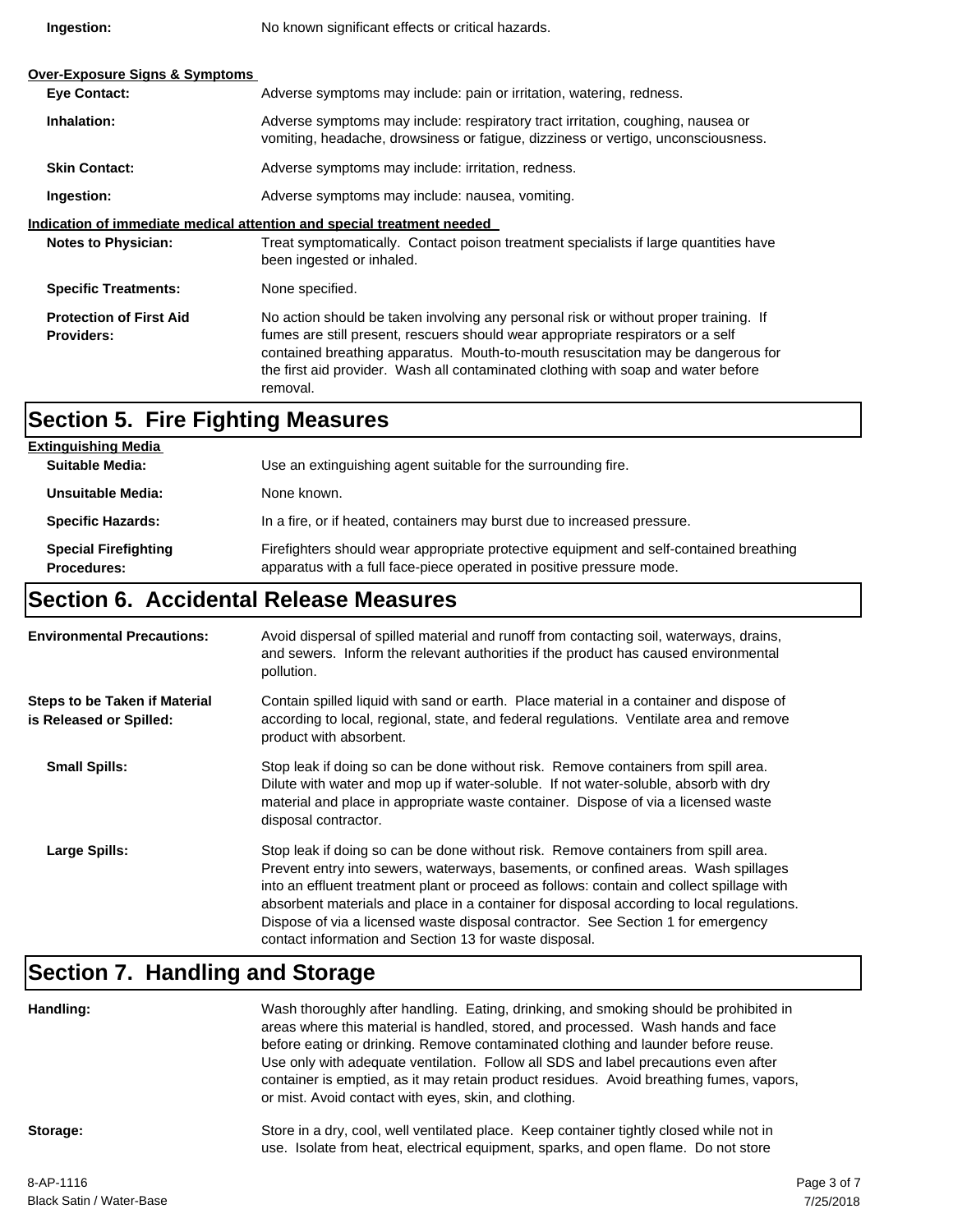| Chemical Name / CAS No<br>Talc<br>14807-96-6<br>10 to 20%                             | <b>OSHA Exposure Limits</b><br>20 mppcf                                                                                                                                                                                                                                                                                                                                                                                                                                                                                                                                                                                                                                                                                                                                                                               | <b>ACGIH Exposure Limits</b><br>$2$ mg/m $3$                                                                                                                                                                                                                                                                                        | <b>Other Exposure Limits</b> |
|---------------------------------------------------------------------------------------|-----------------------------------------------------------------------------------------------------------------------------------------------------------------------------------------------------------------------------------------------------------------------------------------------------------------------------------------------------------------------------------------------------------------------------------------------------------------------------------------------------------------------------------------------------------------------------------------------------------------------------------------------------------------------------------------------------------------------------------------------------------------------------------------------------------------------|-------------------------------------------------------------------------------------------------------------------------------------------------------------------------------------------------------------------------------------------------------------------------------------------------------------------------------------|------------------------------|
| Ethylene Glycol Monobutyl<br>Ether<br>111-76-2<br>5 to 10%<br>Vapor Pressure: .11 kPa | 50 ppm                                                                                                                                                                                                                                                                                                                                                                                                                                                                                                                                                                                                                                                                                                                                                                                                                | 20 ppm                                                                                                                                                                                                                                                                                                                              |                              |
| <b>Carbon Black</b><br>1333-86-4<br>1 to 5%                                           | $3.5 \text{ mg/m}$                                                                                                                                                                                                                                                                                                                                                                                                                                                                                                                                                                                                                                                                                                                                                                                                    | $3.5 \text{ mg/m}$                                                                                                                                                                                                                                                                                                                  |                              |
| Diethylene Glycol Monobutyl<br>Ether<br>112-34-5<br>1 to 5%<br>Vapor Pressure: 0 kPa  | 50 ppm                                                                                                                                                                                                                                                                                                                                                                                                                                                                                                                                                                                                                                                                                                                                                                                                                | 20 ppm                                                                                                                                                                                                                                                                                                                              |                              |
| <b>Engineering Controls:</b>                                                          | limits.                                                                                                                                                                                                                                                                                                                                                                                                                                                                                                                                                                                                                                                                                                                                                                                                               | Use process enclosures, local exhaust ventilation, or other engineering controls to<br>keep worker exposure to airborne contaminants below any recommended or statutory                                                                                                                                                             |                              |
| <b>Environmental Controls:</b>                                                        |                                                                                                                                                                                                                                                                                                                                                                                                                                                                                                                                                                                                                                                                                                                                                                                                                       | Emissions from ventilation or work process equipment should be checked to ensure<br>they comply with the requirements of environmental protection legislation. In some<br>cases, fume scrubbers, filters, and other engineering modifications to the process<br>equipment may be required to reduce emissions to acceptable levels. |                              |
| <b>Respiratory Protection:</b>                                                        | Use a properly fitted, air-purifying or air-fed respirator complying with an approved<br>standard if a risk assessment indicates this is necessary. Respiratory protection<br>programs that meet OSHA 1910.134 and ANSI Z88.2 requirements must be followed<br>when workplace conditions warrant a respirator's use. A NIOSH/MSHA approved<br>respirator with an organic vapor cartridge may be permissible under circumstances<br>where airborne concentrations are expected to exceed exposure limits. Protection<br>provided by air purifying respirators is limited. Use a positive pressure, air supplied<br>respirator if there is any potential for an uncontrolled release, exposure levels are not<br>known, or in any circumstances where air purifying respirators may not provide<br>adequate protection. |                                                                                                                                                                                                                                                                                                                                     |                              |
| <b>Skin Protection:</b>                                                               | Use impervious, chemical resistant gloves to prevent prolonged skin contact and<br>absorption of material through the skin. Nitrile or neoprene gloves may afford<br>adequate protection. Personal protective equipment for the body should be selected<br>based on the task being performed and the risks involved, and should be approved by<br>a specialist before handling this product. Where there is a risk of ignition from static<br>electricity, wear anti-static protective clothing. For best protection, the clothing should<br>include anti-static boots, gloves, and overalls. Appropriate footwear should always be<br>used.                                                                                                                                                                          |                                                                                                                                                                                                                                                                                                                                     |                              |
| <b>Eye Protection:</b>                                                                | times to protect against splashes of liquids.                                                                                                                                                                                                                                                                                                                                                                                                                                                                                                                                                                                                                                                                                                                                                                         | Safety eyewear, such as splash goggles or a full face shield, should be worn at all                                                                                                                                                                                                                                                 |                              |
| <b>Hygienic Measures:</b>                                                             | contaminated clothing immediately and launder before reuse.                                                                                                                                                                                                                                                                                                                                                                                                                                                                                                                                                                                                                                                                                                                                                           | Wash thoroughly with soap and water before eating, drinking, or smoking. Remove                                                                                                                                                                                                                                                     |                              |

# **Section 9. Physical and Chemical Properties**

Physical State: Liquid

Odor: Solvent odor

Vapor Density Heavier than air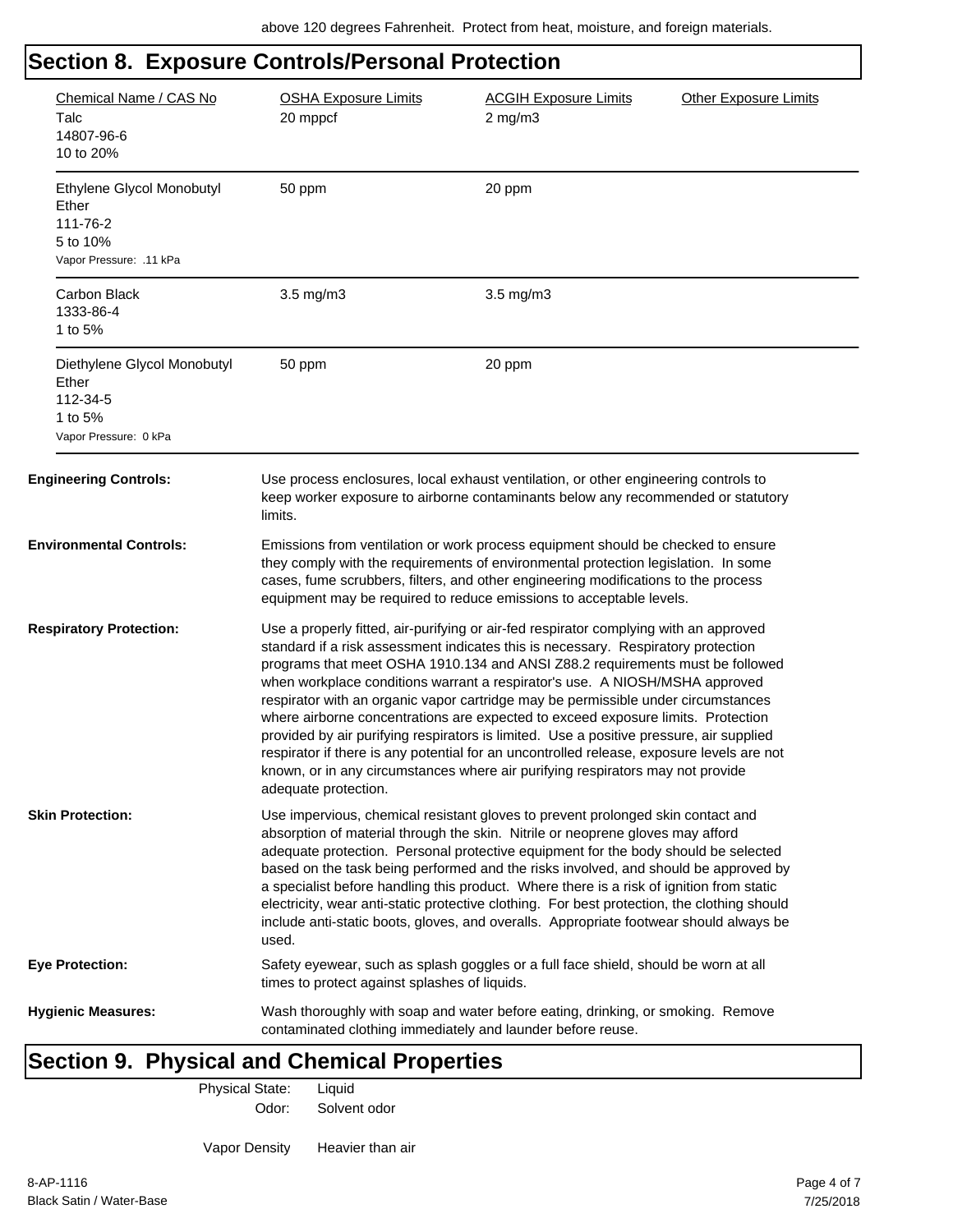| Vapor Density                                     | 4.14                          |
|---------------------------------------------------|-------------------------------|
| Vapor Pressure                                    | 2 mmHq                        |
| <b>Evaporation Rate</b>                           | Slower than ether             |
| Boiling Range                                     | 171 to 230 C                  |
| Specific Gravity (SG)                             | 1.100                         |
| Material VOC (Lb / Gal)                           | 0.80                          |
| Material VOC $(g/L)$                              | 95.37                         |
| Coating VOC (Lb/Gal)                              | 1.88                          |
| Coating VOC (g/L)                                 | 224.94                        |
| Flash Point:                                      | >94 Celsius (>200 Fahrenheit) |
| Autoignition:                                     | Not available                 |
| LEL:                                              | $0.9\%$                       |
| UEL:                                              | 24.6%                         |
| <b>Partition Coefficient.</b><br>n-octanol/water: | Not available                 |
| Auto-ignition temperature:                        | Not available                 |

# **Section 10. Stability and Reactivity**

| <b>Conditions to Avoid:</b>      | Avoid temperatures above 120 degrees Fahrenheit. Avoid contact with strong acid and<br>strong bases.    |
|----------------------------------|---------------------------------------------------------------------------------------------------------|
| Incompatibility:                 | No specific data.                                                                                       |
| <b>Hazardous Decomposition:</b>  | Under normal conditions of storage and use, hazardous decomposition products<br>should not be produced. |
| <b>Hazardous Polymerization:</b> | Will not occur under normal conditions.                                                                 |
| Stability:                       | The product is stable.                                                                                  |

# **Section 11. Toxicological Information**

| <b>Effects of Over-Exposure</b> |                                                                                                                                                                                                                                                                                                                                                                                                                                                                                                                                                                                                                                                                                                                                                                                                                                                                                                                                                                                                                                                                                                                                                                                                                                                                                                                                                                                                                      |
|---------------------------------|----------------------------------------------------------------------------------------------------------------------------------------------------------------------------------------------------------------------------------------------------------------------------------------------------------------------------------------------------------------------------------------------------------------------------------------------------------------------------------------------------------------------------------------------------------------------------------------------------------------------------------------------------------------------------------------------------------------------------------------------------------------------------------------------------------------------------------------------------------------------------------------------------------------------------------------------------------------------------------------------------------------------------------------------------------------------------------------------------------------------------------------------------------------------------------------------------------------------------------------------------------------------------------------------------------------------------------------------------------------------------------------------------------------------|
| <b>Eve Contact:</b>             | Causes eye irritation.                                                                                                                                                                                                                                                                                                                                                                                                                                                                                                                                                                                                                                                                                                                                                                                                                                                                                                                                                                                                                                                                                                                                                                                                                                                                                                                                                                                               |
| <b>Skin Contact:</b>            | Prolonged or repeated skin contact may cause irritation. Allergic reactions are<br>possible.                                                                                                                                                                                                                                                                                                                                                                                                                                                                                                                                                                                                                                                                                                                                                                                                                                                                                                                                                                                                                                                                                                                                                                                                                                                                                                                         |
| Inhalation:                     | Harmful if inhaled. High gas, vapor, mist, or dust concentrations may be harmful if<br>inhaled. Avoid breathing fumes, spray, vapors, or mist. May cause headaches and<br>dizziness. High vapor concentrations are irritating to the eyes, nose, throat, and lungs.<br>Prolonged or excessive inhalation may cause respiratory tract irritation.                                                                                                                                                                                                                                                                                                                                                                                                                                                                                                                                                                                                                                                                                                                                                                                                                                                                                                                                                                                                                                                                     |
| Ingestion:                      | May be harmful if swallowed.                                                                                                                                                                                                                                                                                                                                                                                                                                                                                                                                                                                                                                                                                                                                                                                                                                                                                                                                                                                                                                                                                                                                                                                                                                                                                                                                                                                         |
| <b>Chronic Hazards:</b>         | High concentrations may lead to central nervous system effects (drowsiness,<br>dizziness, nausea, headaches, paralysis, burred vision) and damage. Reports have<br>associated repeated and prolonged occupational overexposure to solvents with<br>permanent brain and nervous system damage. Contains carbon black pigment.<br>Chronic inflammation, lung fibrosis, and lung tumors have been observed in<br>experimental tests involving rats exposed to excessive concentrations of carbon black<br>and several insoluble dust particles for long periods of time. Tumors have not been<br>observed in other species under similar circumstances. Epidemiological studies of<br>North American workers show no evidence of clinically significant negative health<br>effects from occupational exposure to carbon black. Carbon black is listed as a Group<br>2B - Possibly Carcinogenic to Humans, by IARC and is proposed to be listed as A4 -<br>Not Classified as a Human Carcinogen by the American Conference of Governmental<br>Industrial Hygienists. Significant exposure is unlikely during typical application of this<br>product by roller or brush. Risk of overexposure depends on the duration and level of<br>exposure to dust from such processes as repeated sanding of dried surfaces, or<br>inhalation of spray mist, and the actual concentration of carbon black in the product<br>formula. |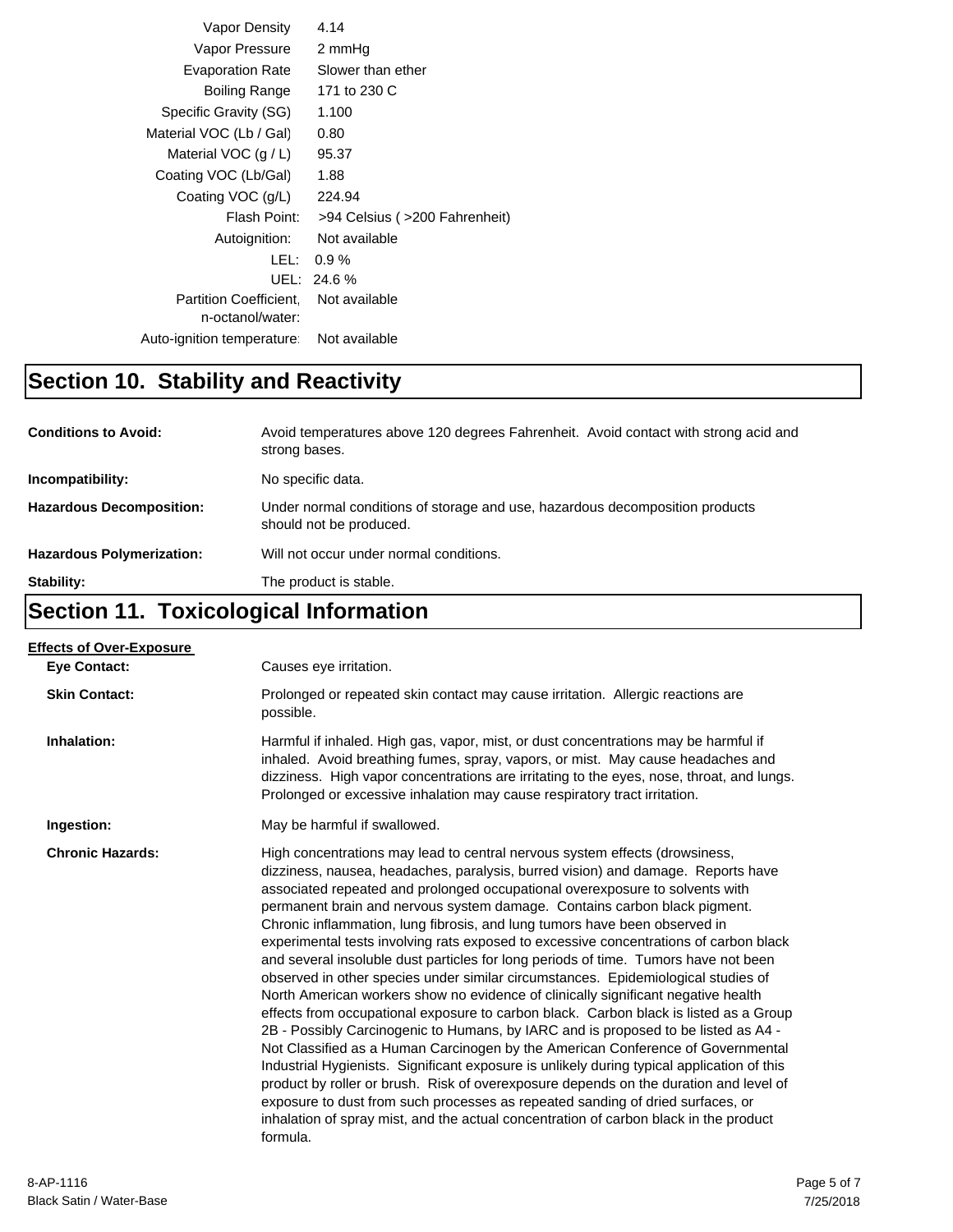|                                 | Product contains titanium dioxide, which is listed as a Group 2B - Possibly<br>Carcinogenic to Humans by IARC. No significant exposure to titanium dioxide is<br>anticipated while using this product, in which titanium dioxide is bound to other<br>materials including resin and other pigments, during brush or rolling application.<br>Overexposure risks depend on duration and level of exposure to dust, such as from<br>repeated sanding of this product's dried film, or inhalation of spray mist, and the actual<br>concentration of titanium dioxide in the product formula. For additional information,<br>refer to IARC Monograph, Volume 93, 2010. |
|---------------------------------|-------------------------------------------------------------------------------------------------------------------------------------------------------------------------------------------------------------------------------------------------------------------------------------------------------------------------------------------------------------------------------------------------------------------------------------------------------------------------------------------------------------------------------------------------------------------------------------------------------------------------------------------------------------------|
| <b>Primary Routes of Entry:</b> | Eye contact, ingestion, inhalation, absorption through the skin, skin contact.                                                                                                                                                                                                                                                                                                                                                                                                                                                                                                                                                                                    |
| <b>Acute Toxicity Values:</b>   | Acute effects of this product have not been tested. Available data on individual<br>components, if any, will be listed below.                                                                                                                                                                                                                                                                                                                                                                                                                                                                                                                                     |

#### **Section 12. Ecological Information**

**Ecological Information:** Product is a mixture of listed components.

#### **Section 13. Disposal Information**

**Disposal Considerations:** The generation of waste should be avoided or minimized wherever possible. Disposal of this product, solutions, and any by-products should at all times comply with relevant environmental protection regulations and waste disposal regulations, in addition to any local or regional restrictions which may be in effect. Surplus and non-recyclable products should be disposed of via a licensed waste disposal contractor. Waste should not be disposed of untreated to the sewer unless fully compliant with the requirements of all authorities with jurisdiction. Waste packaging should be recycled whenever possible. Incineration or landfill should only be considered when recycling is not feasible. Take care when handling empty containers as they may retain some residual product. Avoid contact of spilled material with soil, waterways, drains, and sewer systems.

#### **Section 14. Transport Information**

|                          | Domestic (US DOT)        | <b>International (IMDG)</b> | Air (IATA)               | Canada (TDG)             |
|--------------------------|--------------------------|-----------------------------|--------------------------|--------------------------|
| <b>UN Number:</b>        | Not Regulated            | Not Regulated               | Not Regulated            | Not Regulated            |
| <b>UN Shipping Name:</b> | $\overline{\phantom{a}}$ | ۰                           | $\overline{\phantom{0}}$ | ۰                        |
| <b>Hazard Class:</b>     | $\overline{\phantom{a}}$ | ۰                           | $\overline{\phantom{0}}$ | ۰                        |
| <b>Packing Group:</b>    | $\overline{\phantom{0}}$ | ۰                           | $\overline{\phantom{0}}$ | $\overline{\phantom{0}}$ |
| <b>Limited Quantity:</b> | $\overline{\phantom{0}}$ | ۰                           | $\overline{\phantom{0}}$ | $\overline{\phantom{0}}$ |
|                          |                          |                             |                          |                          |

**Special Considerations:** The presence of a shipping description for a particular mode of transport does not indicate that the product is packaged suitably for that mode of transport. All packaging should be reviewed for suitability prior to shipment, so that compliance with applicable regulations can be ensured. Compliance with all applicable regulations is the sole responsibility of the person offering the product for transport. Persons loading and unloading dangerous goods should be trained in all the risks associated with the substances at hand, and on all actions to be taken in case of an emergency situation.

### **Section 15. Regulatory Information**

#### **U.S. Federal Regulations CERCLA - SARA Hazard**

**Category:**

This product has been reviewed according to the EPA hazard categories promulgated by Sections 311 and 312 of the Superfund Amendment and Reauthorization Act of 1986, known as SARA Title III, and is considered to meet the following categories under applicable conditions: